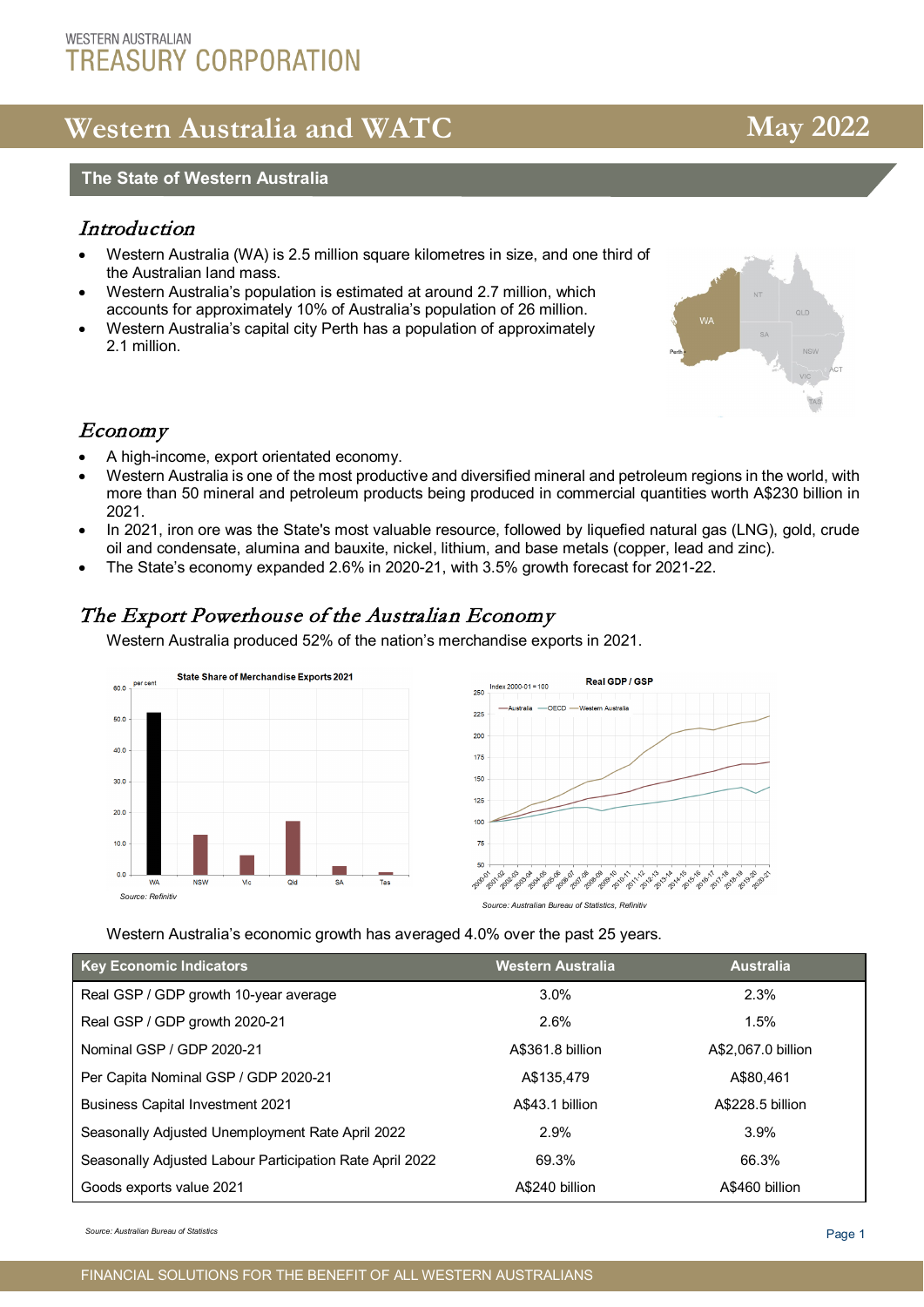# Key 2022-23 Budget Assumptions

|                                                  | 2020-21 | 2021-22<br>Estimated | 2022-23            | 2023-24 | 2024-25 | 2025-26 |  |
|--------------------------------------------------|---------|----------------------|--------------------|---------|---------|---------|--|
|                                                  | Actual  | Actual               | <b>Budget Year</b> | Outyear | Outyear | Outyear |  |
| Real Gross State Product growth (%) (a)          | 2.6     | 3.75                 | $\overline{2}$     | 1.0     | 1.5     | 1.5     |  |
| Real State Final Demand growth (%) (a)           | 4.4     | 5.25                 | $\overline{4}$     | 3       | 2.25    | 2.5     |  |
| Employment growth (%)                            | 1.8     | 5                    | $\overline{2}$     | 1.25    | 1.25    | 1.25    |  |
| Unemployment rate $(\%)^{(b)}$                   | 6.1     | 4                    | 3.75               | 3.75    | 3.75    | 3.75    |  |
| Wage Price Index growth (%)                      | 1.5     | 2                    | 2.75               | 3       | 3       | 3       |  |
| Perth Consumer Price Index growth (%) (c)        | 1.6     | 4                    | 2.75               | 2.5     | 2.5     | 2.5     |  |
| Iron ore price, \$US/t, CFR (b)(d)               | 154.5   | 139.5                | 77.5               | 66      | 66      | 66      |  |
| Iron ore volumes (million tonnes)                | 839     | 853                  | 855                | 863     | 865     | 865     |  |
| Crude oil price (\$US per barrel) <sup>(b)</sup> | 54.6    | 88                   | 97.7               | 88.1    | 82.6    | 79      |  |
| Exchange rate (US cents) <sup>(b)</sup>          | 74.7    | 73.5                 | 75.1               | 73.1    | 70.6    | 68.2    |  |
| Population growth (%)                            | 0.9     | 0.9                  | 1.2                | 1.4     | 1.5     | 1.5     |  |
| Interest rate assumptions $(\%)$ : $(b)$         |         |                      |                    |         |         |         |  |
| - Public Bank Account interest earnings          | 0.5     | 0.6                  | 1.2                | 1.6     | 1.6     | 1.6     |  |
| - Consolidated Account borrowings                | 2.4     | 2.3                  | 2.5                | 2.7     | 2.6     | 2.5     |  |

Footnotes

(a) Based on 2020 21 annual State Accounts data, updated with the latest State Final Demand and Balance of Payments data for the December quarter 2021.<br>(\*) Print account of the State of the State of the State of the State

(a) Basca of 2020 21 annual olgic Accounts data, updated with (b) Data expressed as annual average during the financial year.

(c) The CPI growth rates in 2021 22 and 2022-23 are based on the total index excluding the electricity sub index.

(d) The benchmark (62% Fe) iron ore price delivered to north China inclusive of cost and freight (CFR).

## Key 2022-23 Budget Aggregates

|                                  | 2020-21 | 2021-22<br>Estimated | 2022-23            | 2023-24 | 2024-25  | 2025-26 |
|----------------------------------|---------|----------------------|--------------------|---------|----------|---------|
|                                  | Actual  | Actual               | <b>Budget Year</b> | Outyear | Outvear  | Outyear |
| <b>GENERAL GOVERNMENT SECTOR</b> |         |                      |                    |         |          |         |
| Net Operating Balance (\$m)      | 5,838   | 5,676                | 1,592              | 3,541   | 2,760    | 3,007   |
| Revenue (\$m)                    | 40,151  | 41,890               | 38,428             | 38,578  | 38,443   | 39,145  |
| Revenue Growth (%)               | 24.8    | 4.3                  | $-8.3$             | 0.4     | $-0.4$   | 1.8     |
| Expenses (\$m)                   | 34.313  | 36,214               | 36,836             | 35,036  | 35,683   | 36,138  |
| Expense Growth (%)               | 12.5    | 5.5                  | 1.7                | $-4.9$  | 1.8      | 1.3     |
| <b>TOTAL PUBLIC SECTOR</b>       |         |                      |                    |         |          |         |
| Net Debt at 30 June (\$m)        | 33.482  | 29,949               | 31,105             | 32.222  | 33.933   | 33,928  |
| Net Debt as a Share of GSP (%)   | 9.3     | 7.5                  | 9.1                | 9.7     | 9.9      | 9.5     |
| Asset Investment Program (\$m)   | 5.816   | 6.980                | 8.880              | 8.867   | 8.754    | 7.444   |
| Cash Surplus/Deficit (\$m)       | 2.454   | 3,811                | $-1,027$           | $-761$  | $-1.334$ | 249     |

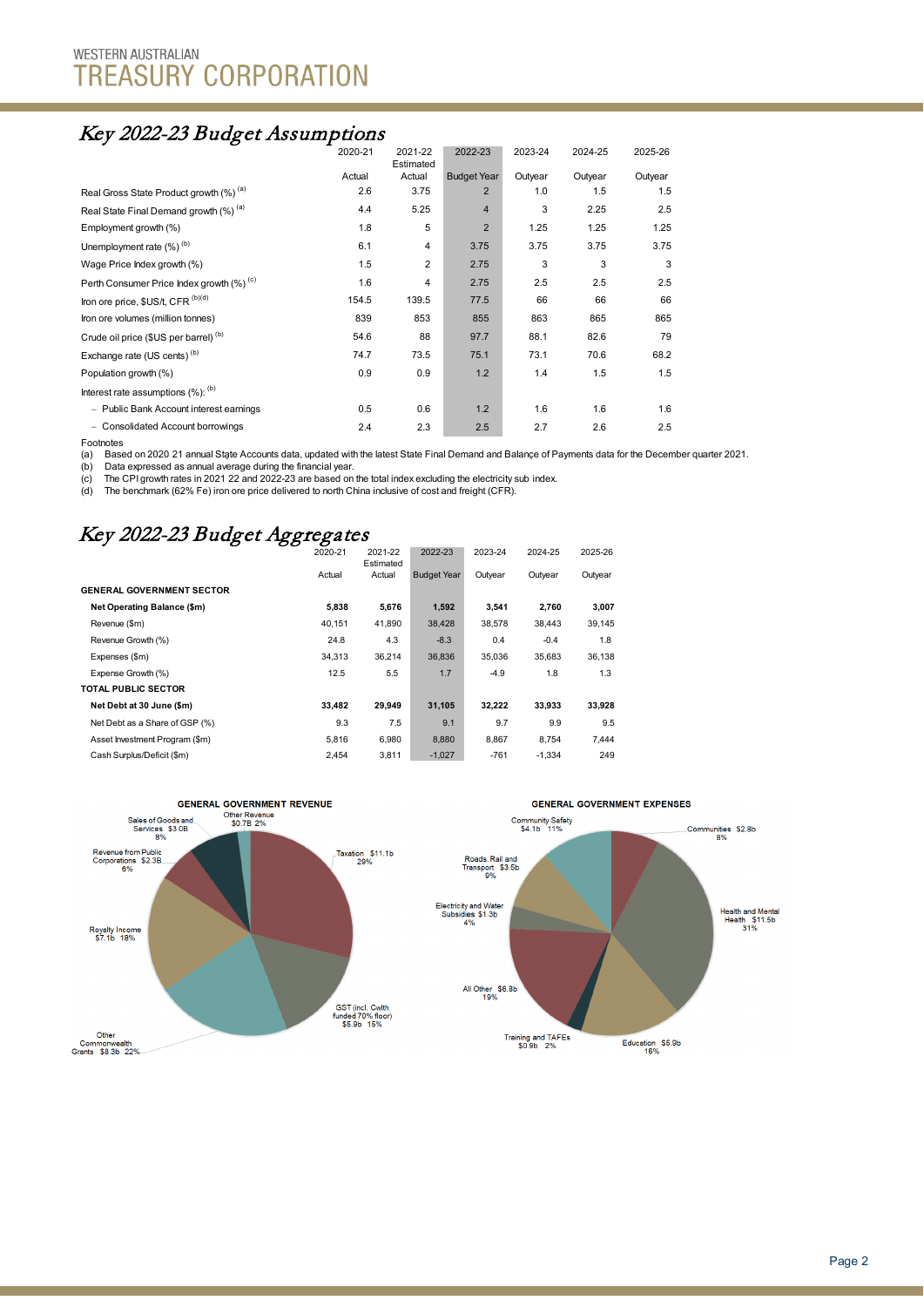## The Australian Commonwealth and the States

#### **Commonwealth Government**

Allocated powers under the Australian constitution over matters of national interest including defence, external affairs, international trade and commerce, currency and banking.

#### **Commonwealth Taxation Powers**

Taxes levied under national legislation include personal income tax, corporate tax, excise and customs duties, royalties on offshore natural resources and the Goods and Services Tax (GST). All revenue (net of administration costs) from the GST is allocated to the states.

#### **State Governments**

State governments retain power and responsibility over all matters not delegated to the Commonwealth under the constitution. These include education, public health, police and justice system, roads, railways, ports, electricity and water supply etc.

#### **State Taxation Powers**

The States impose and have full constitutional control over payroll taxes, stamp duties, land taxes, gambling taxes and royalties on onshore natural resources.

## The Australian Commonwealth and the States - Vertical and Horizontal Imbalances and Equalisation Methods - A Tightly Linked Fiscal Relationship

#### **Vertical Imbalance**

The Commonwealth and the States and Territories have a tight fiscal relationship – however, there is an imbalance between revenues and spending requirements:

- The Commonwealth Government collects the majority of total government revenue, and the States and Territories oversee approximately half of total government spending.
- The Commonwealth therefore provides the State and Territory Governments with a large portion of their revenues via grants, which come largely in two forms – GST and Specific Purpose Grants.

#### **Horizontal Imbalance**

The Commonwealth also works to smooth revenue imbalances between the States and Territories through the Horizontal Fiscal Equalisation (HFE) framework which:

- Endeavours to equalise the fiscal capacity of each State and Territory to provide a consistent level of services to residents of each through the relative distribution of GST.
- Is set out in the Intergovernmental Agreement on Federal Financial Relations. GST revenue sharing relativities are updated annually while the methods used for calculating the relativities are reviewed every five years.

**Western Australia is a Strong Net Contributor to the Commonwealth - The Commonwealth Government** assesses the fiscal capacity of each Australian state to determine a re-distribution of GST revenue to strengthen the capacity of those States with weaker fiscal capacity. The graph below represents Western Australia's share of GST revenue, including Commonwealth top-ups to bring the GST relativity to 70%, and the percentage of GST returned to Western Australia. The GST relativity floor rises to 75% from 2024-25.

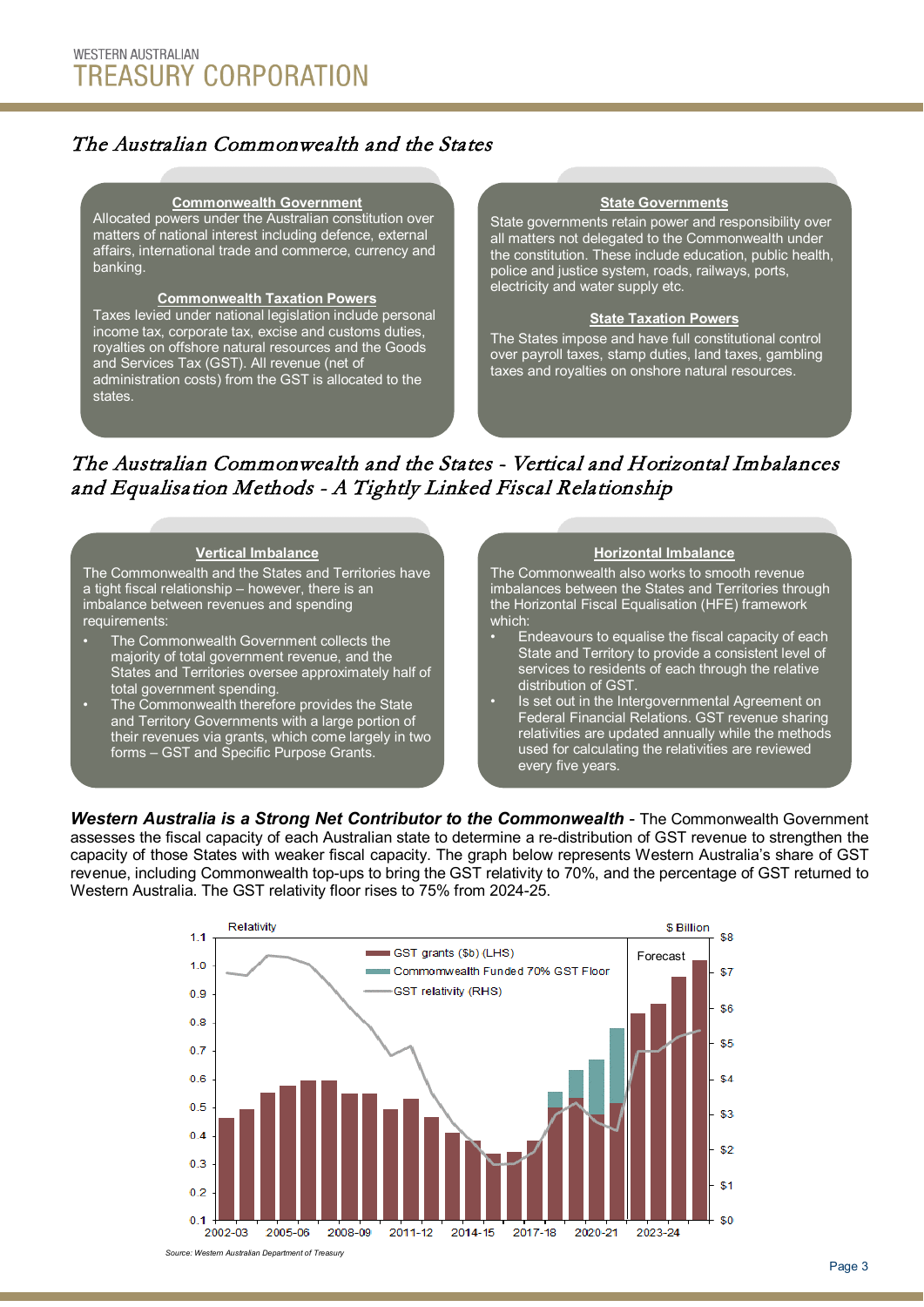### **Western Australian Treasury Corporation**

## Overview

- Western Australian Treasury Corporation (WATC) was established as the central borrowing authority for the State of Western Australia by the Western Australian Treasury Corporation Act 1986.
- WATC borrows funds in domestic and overseas markets for lending to over 150 semi-government and local government authorities in Western Australia and provides advisory, investment and foreign exchange services to the Western Australian public sector. WATC had total of debt of A\$51.2 billion at 31 May 2022.
- All borrowings by WATC are guaranteed by the Treasurer on behalf of the State of Western Australia by virtue of section 13(1) of the Western Australian Treasury Corporation Act 1986.

| <b>Rating Agency</b>      | Long-Term !            | Short-Term |
|---------------------------|------------------------|------------|
| Standard & Poor's         | AA+ (Positive Outlook) | $A - 1 +$  |
| Moody's Investors Service | Aa1 (Stable Outlook)   | Prime-1    |

## Funding Programs

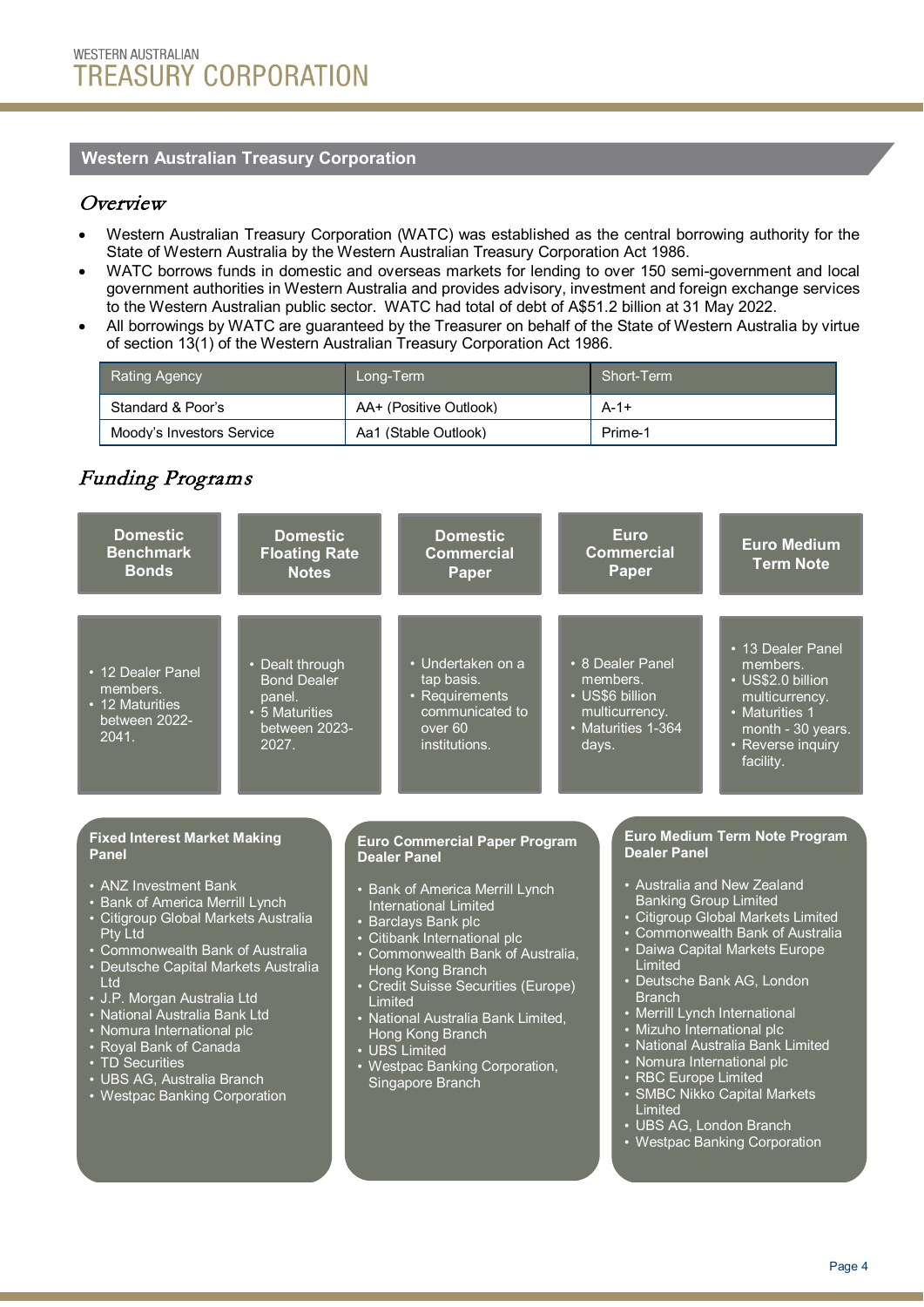## Long-term Borrowing - Domestic

#### **BENCHMARK BOND LINES – 31 May 2022**

| Coupon                                | <b>Maturity</b> | <b>Amount on Issue</b> |
|---------------------------------------|-----------------|------------------------|
| 2.75%                                 | 20/10/22        | A\$3.0 billion         |
| 6.00%                                 | 16/10/23        | A\$4.4 billion         |
| 2.50%                                 | 23/07/24        | A\$5.1 billion         |
| 5.00%                                 | 23/07/25        | A\$5.5 billion         |
| 3.00%                                 | 21/10/26        | A\$5.0 billion         |
| 3.00%                                 | 21/10/27        | A\$3.6 billion         |
| 3.25%                                 | 20/07/28        | A\$3.6 billion         |
| 2.75%                                 | 24/07/29        | A\$3.4 billion         |
| 1.50%                                 | 22/10/30        | A\$2.0 billion         |
| 1.75%                                 | 22/10/31        | A\$2.2 billion         |
| 2.00%                                 | 24/10/34        | A\$1.1 billion         |
| 2.25%                                 | 23/07/41        | A\$0.7 billion         |
| <b>Total Benchmark Bonds on Issue</b> |                 | A\$39.5 billion        |

#### **FLOATING RATE NOTE LINES – 31 May 2022**

| Coupon                                    | <b>Maturity</b> | <b>Amount on Issue</b> |
|-------------------------------------------|-----------------|------------------------|
| Variable                                  | 08/03/23        | A\$1.8 billion         |
| Variable                                  | 21/02/24        | A\$1.8 billion         |
| Variable                                  | 19/02/25        | A\$1.7 billion         |
| Variable                                  | 10/03/26        | A\$1.7 billion         |
| Variable                                  | 23/02/27        | A\$1.0 billion         |
| <b>Total Floating Rate Notes on Issue</b> |                 | A\$8.0 billion         |
| <b>TOTAL LONG-TERM DEBT ON ISSUE</b>      |                 | A\$47.5 billion        |